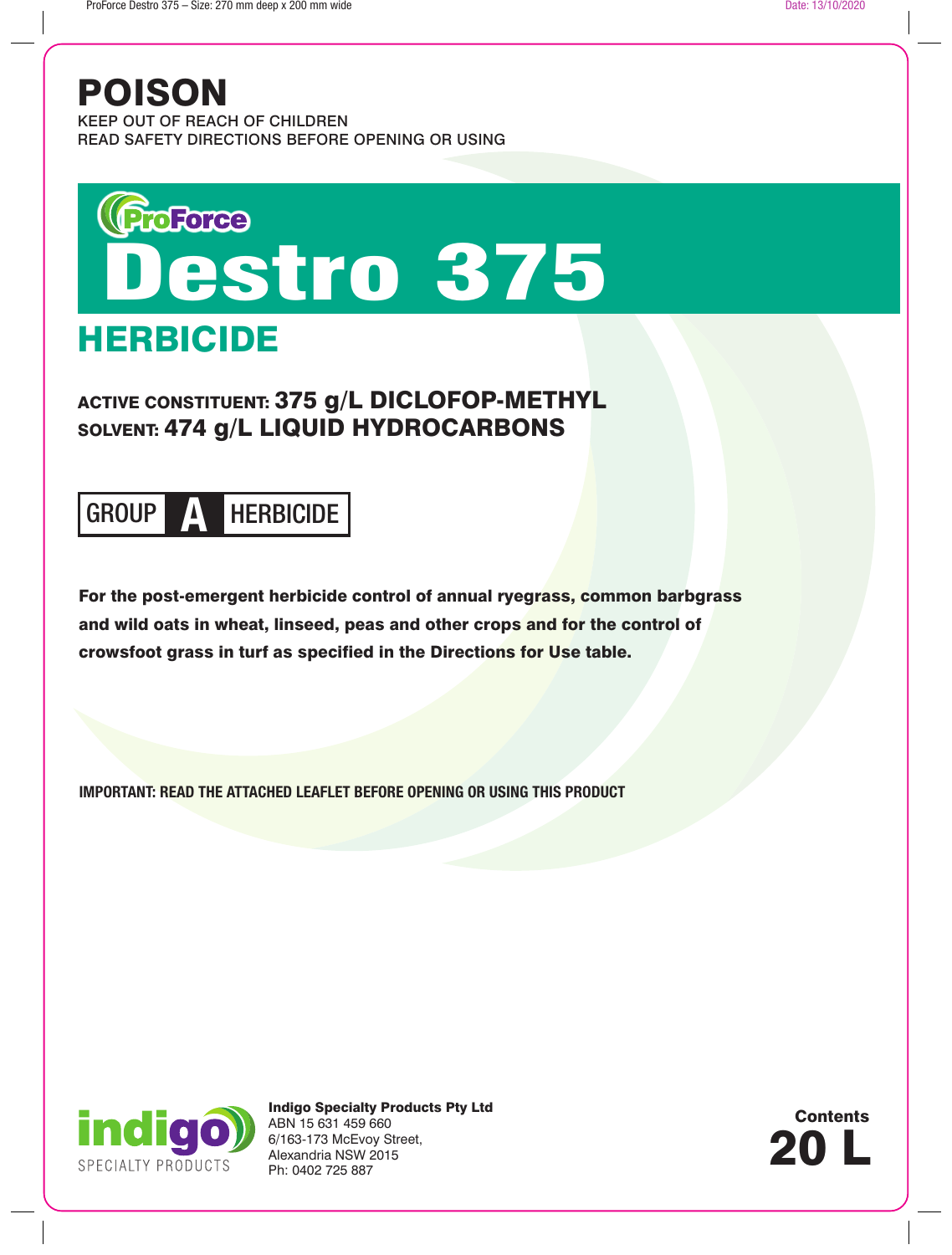## **HERBICIDE (Gacace)**<br>Destro 375

## **STORAGE AND DISPOSAL**

Store in the closed, original container in a cool, well ventilated area. DO NOT store for prolonged periods in direct sunlight. Triple rinse containers before disposal. Add rinsings to spray tank. Do not dispose of undiluted chemicals on-site. If recycling, replace cap and return clean containers to recycler or designated collection point. If not recycling, break, crush or puncture and deliver empty packaging to an approved waste management facility. If an approved waste management facility is not available bury the empty packaging 500 mm below the surface in a disposal pit specifically marked and set up for this purpose clear of waterways, desirable vegetation and tree roots, in compliance with relevant Local, State or Territory government regulation. Do not burn empty containers or product.

**For refillable containers,** empty contents fully into application equipment. Close all valves and return to point of supply for refill or storage.

## **SAFETY DIRECTIONS**

Will irritate the eyes and skin. Avoid contact with eyes and skin. DO NOT inhale vapour. When opening the container, preparing spray and using the prepared spray, wear cotton overalls buttoned to the neck and wrist, a washable hat, elbow-length PVC gloves and goggles. If product in eyes, wash it out immediately with water. Wash hands after use. After each day's use, wash gloves, goggles and contaminated clothing.

## **FIRST AID**

If poisoning occurs, contact a doctor or Poisons Information Centre. Phone Australia 13 11 26. If swallowed, DO NOT induce vomiting.

## **SAFETY DATA SHEET**

Additional information is listed in the safety data sheet (SDS). A safety data sheet for ProForce DESTRO 375 Herbicide is available from Indigo Specialty Products Pty Ltd on request.

**CONDITIONS OF SALE:** Seller warrants that the product conforms to its chemical description and is reasonably fit for the purposes stated on the label when used in accordance with directions under normal conditions of use. No warranty (other than non-excludable statutory warranties) of merchantability or fitness for a particular purpose, express or implied, extends to the use of the product contrary to label instructions, or under off-label permits not endorsed by Indigo Specialty Products Pty Ltd or under abnormal conditions. Indigo Specialty Products Pty Ltd accepts no liability for any loss or damage arising from incorrect storage, handling or use.





Batch No.

Date of **Manufacture** 

APVMA Approval No.: 70403/121713